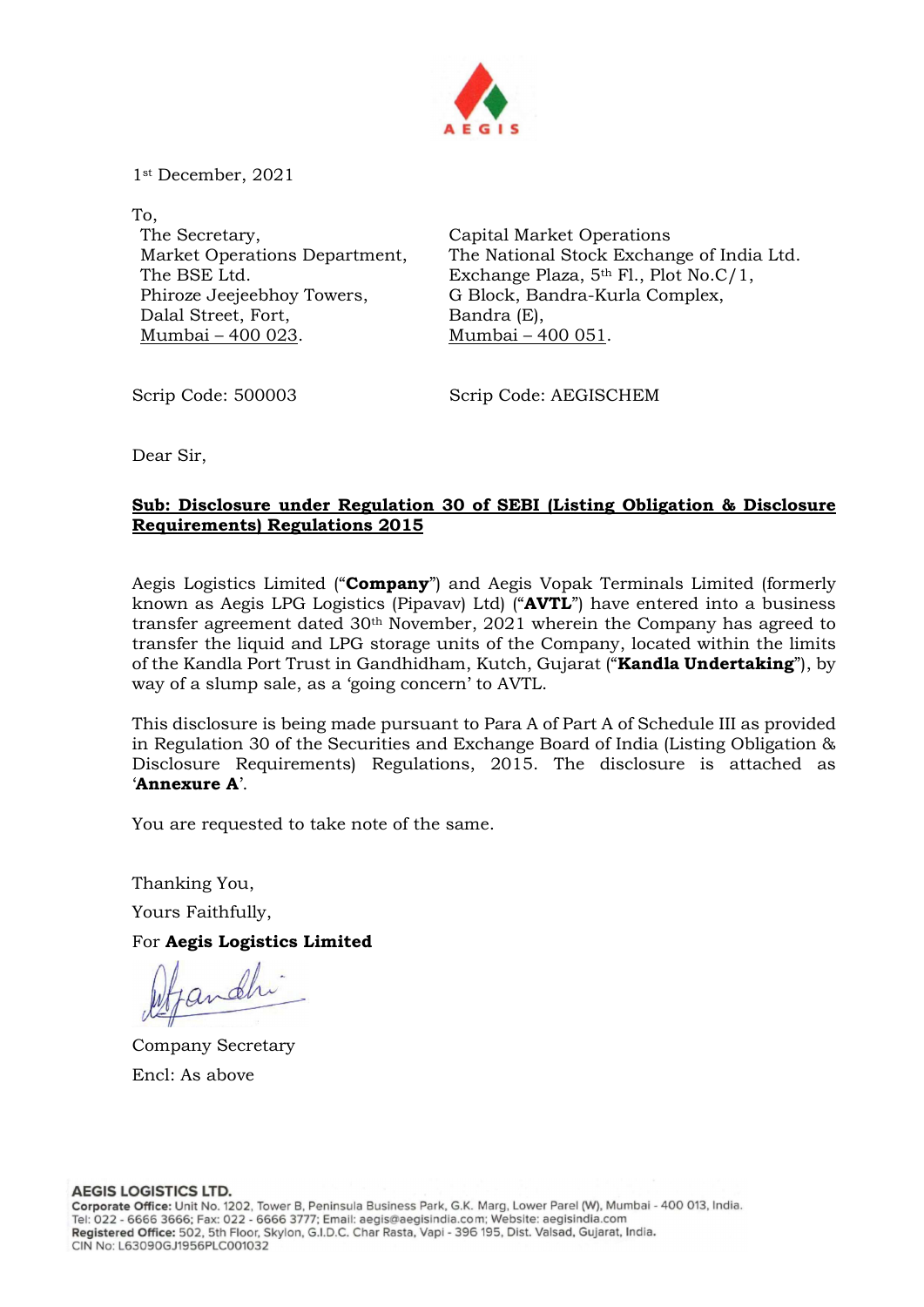

## **ANNEXURE A**

| Sr.<br>No. | <b>Items for Disclosure</b>                                                                                                                                                       | Description                                                                                                                                                                                                                                                                                                                                                 |
|------------|-----------------------------------------------------------------------------------------------------------------------------------------------------------------------------------|-------------------------------------------------------------------------------------------------------------------------------------------------------------------------------------------------------------------------------------------------------------------------------------------------------------------------------------------------------------|
| (a)        | The amount and percentage of the<br>turnover or revenue or income and net<br>worth contributed by such unit or<br>division of the listed entity during the<br>last financial year | The revenue / income from the<br>Kandla Undertaking for FY 2020<br>2021 is INR 40.66 Crores<br>$\overline{\phantom{0}}$<br>$(5.77\%$ of revenue / income of the<br>Company on Standalone basis for<br>FY 2020-2021).<br>Net-worth (based on gross value<br>of assets) relating to the Kandla<br>Undertaking as on 31st March<br>2021 was INR 486.35 Crores. |
| (b)        | Date on which the agreement for sale has<br>been entered into                                                                                                                     | The business transfer agreement<br>(the "BTA") for the sale of the<br>Kandla Undertaking has been<br>executed on 30th November, 2021.                                                                                                                                                                                                                       |
| (c)        | The expected date of completion of<br>sale/disposal;                                                                                                                              | Subject to obtaining the requisite<br>approvals, the sale of the Kandla<br>Undertaking would be completed<br>by 31 <sup>st</sup> March, 2022 or such other<br>date as may be mutually agreed.                                                                                                                                                               |
| (d)        | Consideration<br>received<br>from<br>such<br>sale/disposal;                                                                                                                       | A lump sum consideration of INR<br>830<br>Crores<br>(Rupees<br>Eight<br>Hundred and Thirty Crores only)<br>will be received by the Company<br>for the slump sale of the Kandla<br>Undertaking as a going concern,<br>[subject to<br>customary<br>adjustments as provided in the<br>BTA.                                                                     |
| (e)        | Brief details of buyers and whether any<br>of the buyers belong to the promoter/<br>promoter group/group companies. If yes,<br>details thereof;                                   | <b>AVTL</b><br>wholly<br>owned<br>1S<br>a<br>subsidiary of the Company.                                                                                                                                                                                                                                                                                     |
| (f)        | Whether the transaction<br>would<br>fall<br>within related party transactions. If yes,<br>nature of interest and details thereof and                                              | Since AVTL is a wholly owned<br>subsidiary of the Company, the<br>transaction is a related party<br>transaction. The consideration for<br>sale of the Kandla Undertaking by                                                                                                                                                                                 |

AEGIS LOGISTICS LTD.<br>Corporate Office: Unit No. 1202, Tower B, Peninsula Business Park, G.K. Marg, Lower Parel (W), Mumbai - 400 013, India.<br>Tel: 022 - 6666 3666; Fax: 022 - 6666 3777; Email: aegis@aegisindia.com; Website: